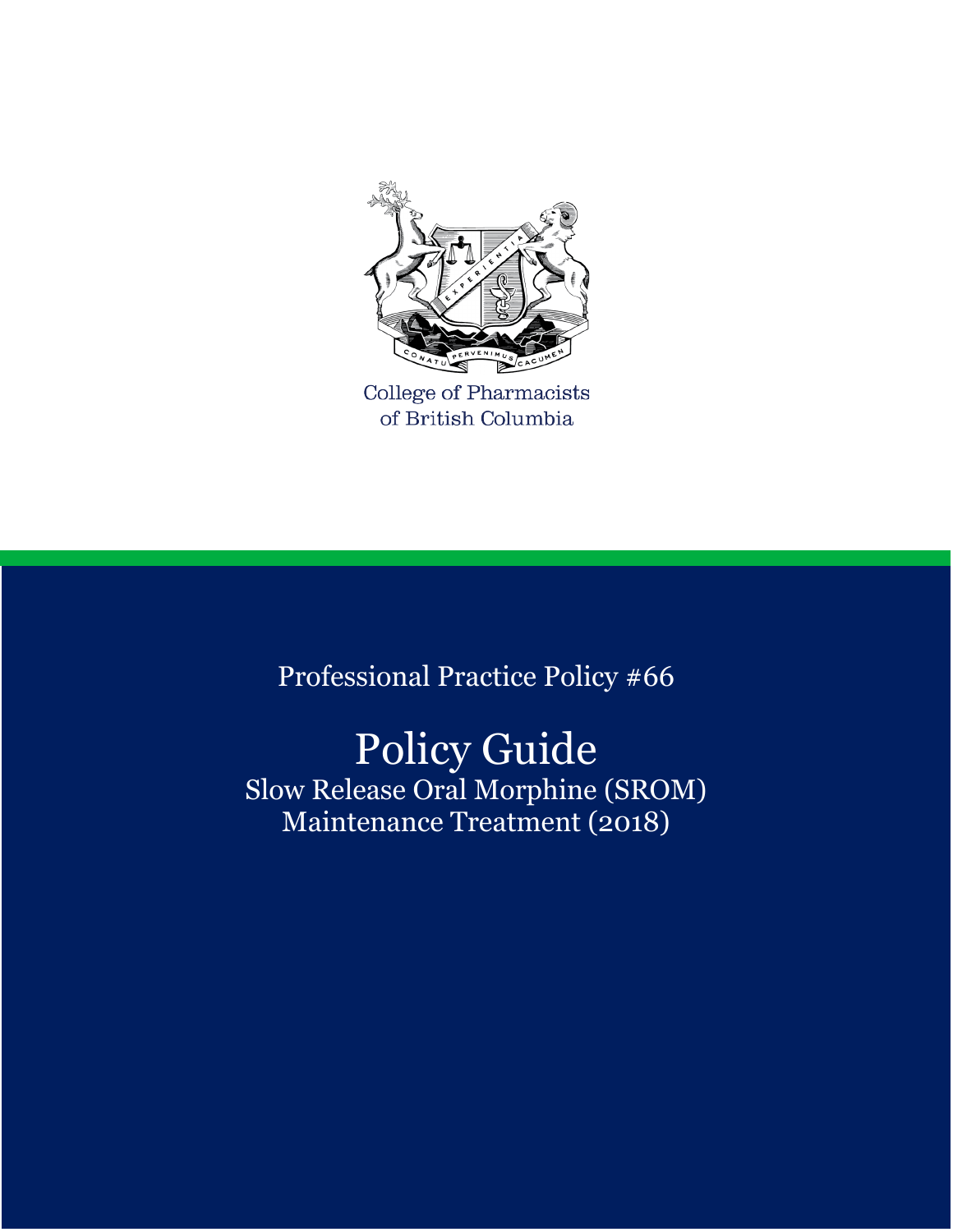# Slow Release Oral Morphine (SROM) Maintenance Treatment Policy Guide

All pharmacy managers, staff pharmacists, relief pharmacists and pharmacy technicians employed in a community pharmacy that provides pharmacy services related to SROM maintenance treatment must know and apply the principles and guidelines outlined here in the College of Pharmacists of BC (CPBC) *Slow Release Oral Morphine (SROM) Maintenance Treatment Policy Guide (2018)* and all subsequent revisions.

## 1.0 Administration

## **1.1 Pharmacy Operating Hours**

#### **Principle 1.1.1** The pharmacy hours of service must be consistent with the dosing requirements of your patient.

**Guideline:** When a pharmacy accepts a patient who requires daily witness ingestion or daily dispense (i.e., 7 days per week) the pharmacy hours of service need to accommodate this dosing requirement. A pharmacist does not have the independent authority to adapt a prescription for SROM maintenance treatment from 'daily witness' to a 'take-home' dose.

## **1.2 General Guidance for Pharmacy Professionals**

**Principle 1.2.1** Provide patient education on how to properly take SROM.

**Note**: See Principle 4.1.4 for detailed administration requirements.

| <b>Principle 1.2.2</b> Advise patients to talk to their prescriber and pharmacist about any |
|---------------------------------------------------------------------------------------------|
| continuing withdrawal symptoms, craving, and/or non-medical opioid use.                     |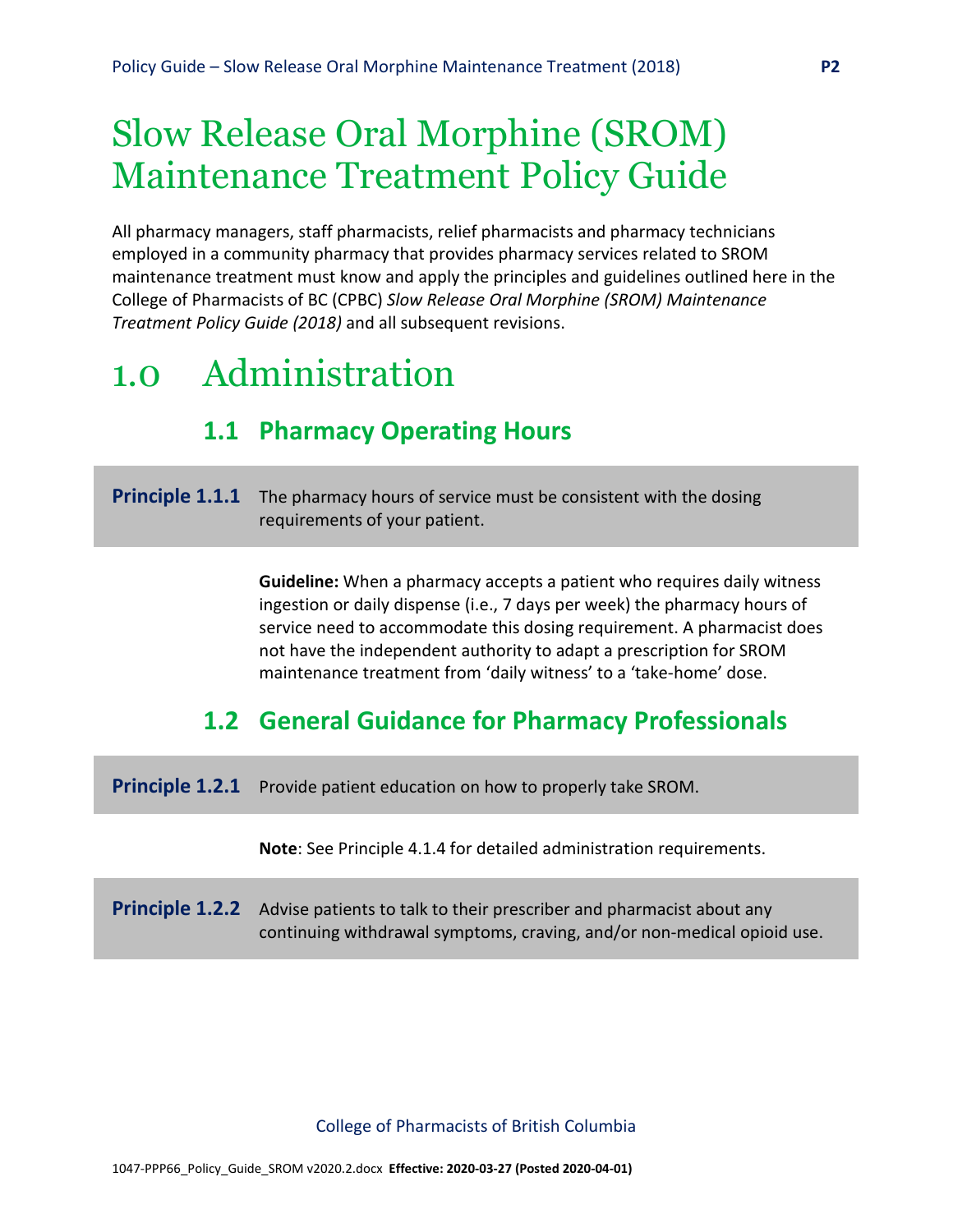**Principle 1.2.3** Refer colleagues, prescribers, and clinical staff who are unfamiliar with the most recent version of the British Columbia Centre on Substance Use (BCCSU) *A Guideline for the Clinical Management of Opioid Use Disorder*. Recommend completion of online training through the University of British Columbia Faculty of Medicine Continuing Professional Development's Provincial Opioid Addiction Treatment Support Program.

## 2.0 Receiving SROM Prescriptions

## **2.1 Controlled Prescription Program Forms – Overview**

- **Principle 2.1.1** SROM prescriptions can only be accepted when written using an original Controlled Prescription Program form. When accepting SROM prescriptions, the pharmacist must ensure that the Controlled Prescription Program Form is completed by the prescriber as outlined in the Controlled Prescription Program.
- **Principle 2.1.2** SROM prescriptions may only be received by facsimile if in accordance with section 7(3) of the *Health Professions Act* Bylaws Schedule F, Part 1 - *Community Pharmacy Standards of Practice*. Verbal prescriptions for SROM maintenance treatment may be accepted where permitted under a section 56 exemption to the *Controlled Drugs and Substances Act* in accordance with section 19(6.1) of the bylaws to the *Pharmacy Operations and Drug Scheduling Act*.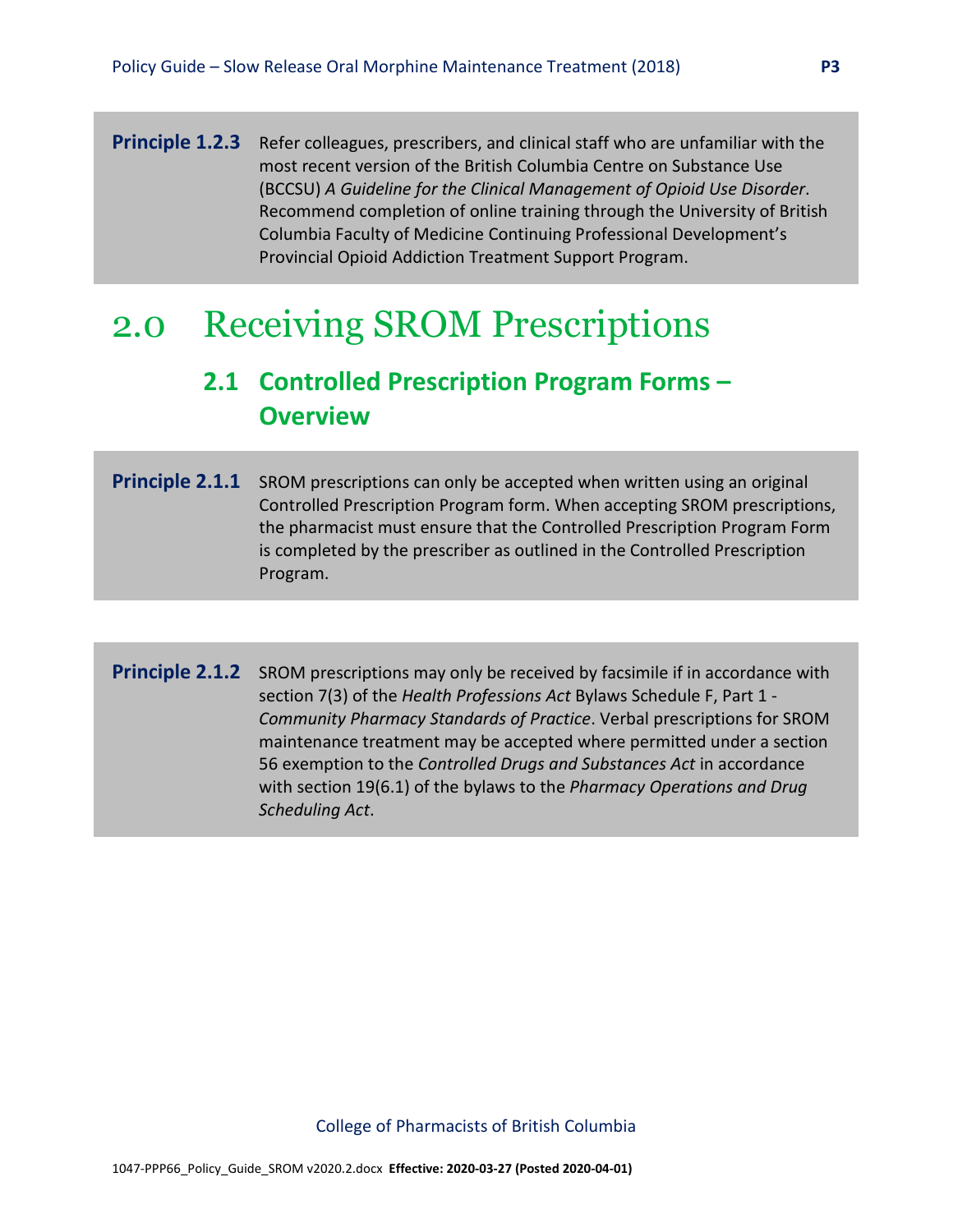## 3.0 Processing (Dispensing) SROM **Prescriptions**

## **3.1 Accepting a Prescription**

#### **Principle 3.1.1** SROM for maintenance must be dispensed in approved, commercially available strengths and formulations. Capsule contents cannot be split.

**Principle 3.1.2 Guideline:** Only the once-daily, 24-hour formulation of SROM has been studied in clinical trials for the treatment of opioid use disorder. Other formulations of oral morphine, such as twice-daily, 12-hour sustained- or extended-release formulations, have not been empirically studied in this context and are not recommended. Pharmacists and pharmacy technicians (working within their scope) must review the prescription to ensure that the specific needs of the patient can be accommodated by the pharmacy.

> **Guideline**: Each prescription should be reviewed in detail in consultation with the patient, to ensure that the patient's specific needs can be accommodated. For example:

- Evaluate the end date of the prescription to ensure that the authorization for dispensing does not end on a day when the patient will not be able to see a prescriber for a new prescription (e.g., weekends and holidays).
- Review the prescription directions to determine the dosing schedule (daily witnessed ingestion, take-home doses), including the specific days of the week for each witnessed dose or take-home doses, to confirm that the pharmacy operating hours match the dosing schedule.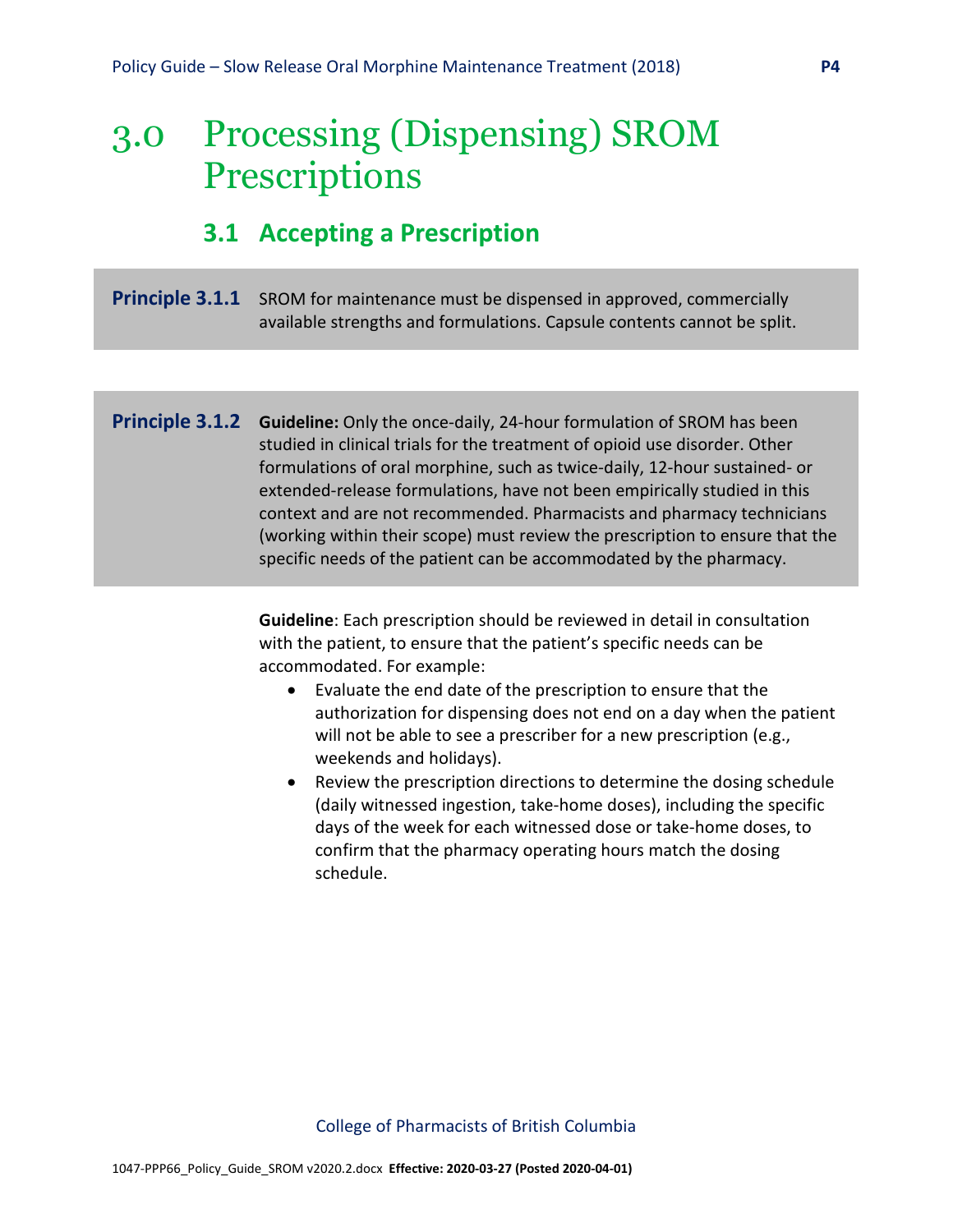### **3.2 Assessment of a Prescription**

**Principle 3.2.1** Pharmacists and pharmacy technicians must correctly identify the product as prescribed 'for pain' or 'Opioid Agonist Treatment (OAT)' by using the appropriate Drug Identification Number (DIN) or Product Identification Number (PIN) to ensure patient safety and accurate PharmaNet patient records.

> **Guideline:** Effective June 5, 2017, PharmaCare established PINs for the use of Kadian® SROM as OAT. These PINs are to be used when submitting claims for the various dosing strengths through PharmaNet. Similar to methadone, DINs will be used by pharmacists exclusively for claims for analgesia, and the PINs will be used for claims for OAT.

Prescriptions for Kadian® should specify whether it is designated for analgesia or OAT (i.e., "for OAT" or "for opioid agonist treatment" is to be indicated on the prescription). If there is a question as to whether the prescription is for OAT (i.e., indicated by the dose strength, directions to "open and sprinkle" capsules for daily witnessed ingestion, or other elements of the prescription), but the prescription lacks the explicit indication "for OAT", the pharmacist should contact the prescriber to confirm the intended use prior to dispensing the medication and properly document any alteration of the prescription.

The claim entered into PharmaNet should match the prescription written by the prescriber. If a claim marked "for OAT" has been entered under the DIN rather than under the PIN for Kadian® for OAT, it must be reversed, following the full standard procedure for reversing a claim entered under the wrong DIN or PIN. Only after a claim has been reversed can it then be re-entered with the correct PIN.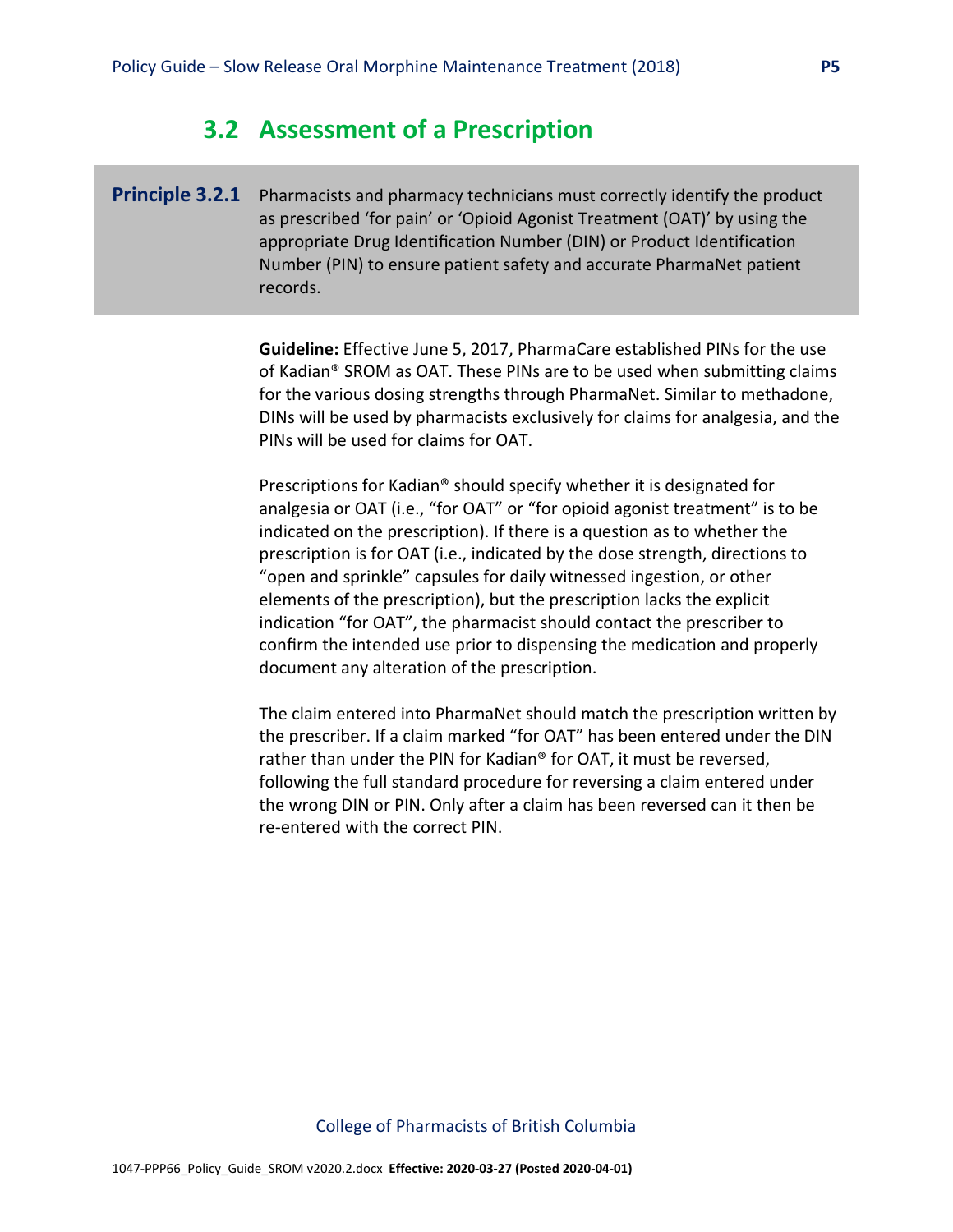**Principle 3.2.2** As with all medications a pharmacist must review each individual PharmaNet patient record, as stated in *HPA Bylaws* (Schedule F Part 1), and resolve any drug-related problems prior to dispensing any SROM prescription. This step is particularly critical for SROM for OAT prescriptions as the automated drug usage evaluation (DUE) built into the PharmaNet system **does not include SROM for OAT**.

> Pharmacists providing SROM for OAT maintenance treatment must therefore ensure they maintain their knowledge with respect to potential drug interactions related to SROM.

**Guideline:** A PharmaNet patient record review should be completed for all prescriptions, including those patients obtaining their prescription on a daily basis or those long-term patients whom the pharmacist may know well.

**Principle 3.2.3** Should a patient present a prescription for a mood altering drug, including benzodiazepines and opioids, or if the pharmacist discovers that a mood altering drug is also being prescribed to the patient in their review of the PharmaNet patient record, they must contact both the prescriber of SROM and, if different, the prescriber of the mood altering drug, prior to dispensing the medication. The pharmacist must document the outcome of the consultation(s) with the prescriber(s) and include it with the original prescription. The purpose of the consultation is to ensure the prescriber(s) are aware that the patient is currently on the SROM maintenance program.

> **Guideline:** Mood altering drugs, including benzodiazepines and opioids, should not be prescribed to patients on the SROM maintenance program. Co-ingestion of SROM with alcohol or benzodiazepines is contraindicated, as combined effects can potentially result in fatal respiratory depression.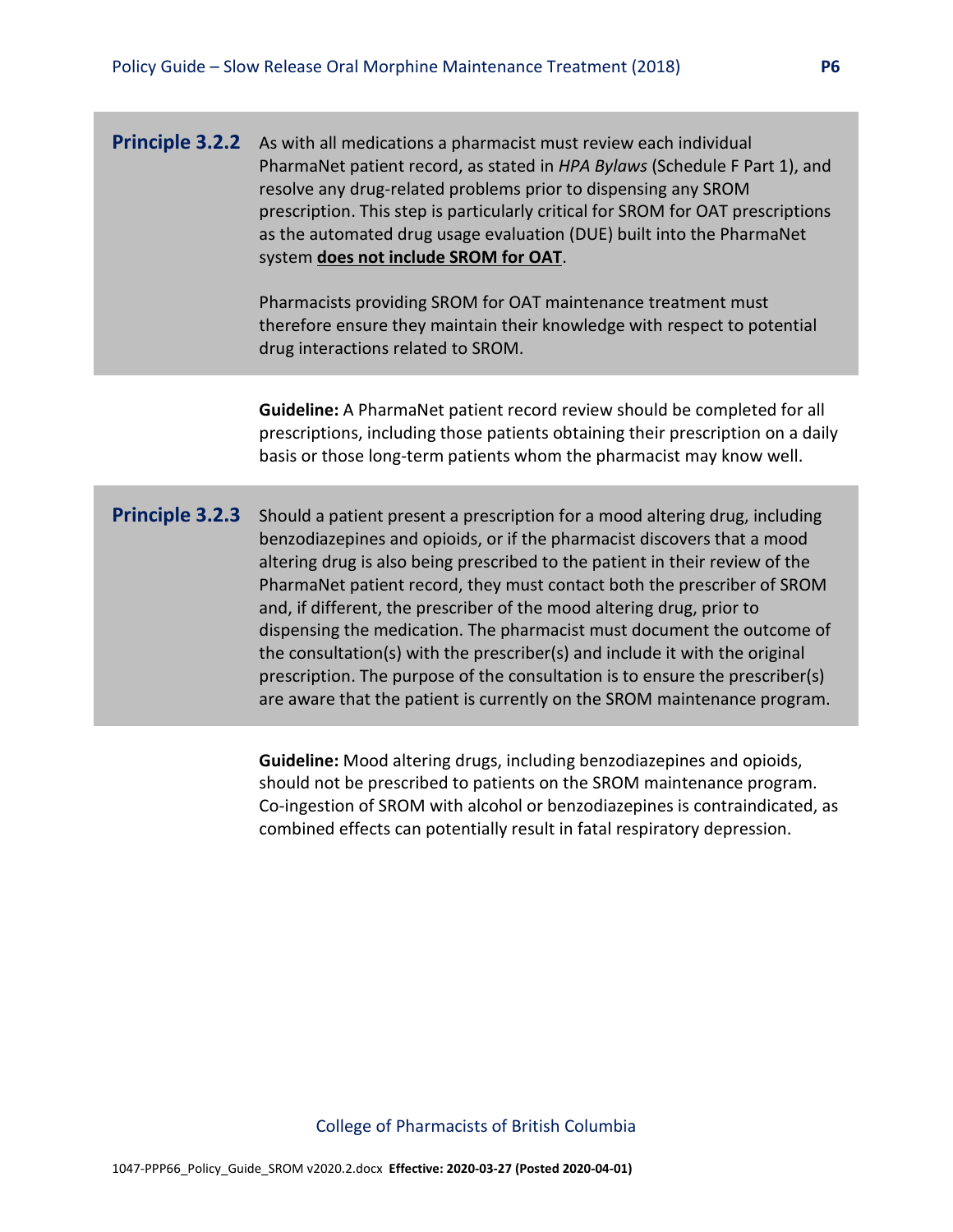## 4.0 Releasing SROM for OAT **Prescriptions**

## **4.1 Releasing a Prescription**

**Principle 4.1.1** A pharmacist must be present to release the SROM prescription to a patient. This function cannot be delegated to a pharmacy technician or any other pharmacy support staff.

#### **Principle 4.1.2** Prior to releasing a SROM prescription the pharmacist must assess the patient to ensure that the patient is not intoxicated, including by centrallyacting sedatives and/or stimulants or in any other acute clinical condition that would increase the risk of an adverse event. If the pharmacist believes that it is not safe for the patient to receive their prescription they must consult with the prescriber and document the outcome of the dialogue and include it with the original prescription.

**Guideline:** Assess patients for symptoms such as slurred speech, ataxia, drowsiness, alcohol smell or unusual behaviour. It is important for the pharmacist to be familiar with each patient's usual behaviour in order to be able to detect significant deviations.

**Principle 4.1.3** Prior to releasing a SROM prescription, the patient and pharmacist must acknowledge receipt by signing a patient/prescription-specific log. Every part-fill dispensed must be accounted for. The patient/prescription specific log must be included with the original Controlled Prescription Program form. Once complete, it must be filed sequentially by the first prescription or transaction number assigned to the prescription. The pharmacist must be able to review every part-fill dispensed as a complete history on one document.

> **Guideline:** The sample *SROM Part-Fill Accountability Log* (Appendix 1) can be used for this purpose.

> Neither the pharmacist nor the patient is permitted to pre-sign for future doses or backdate signing.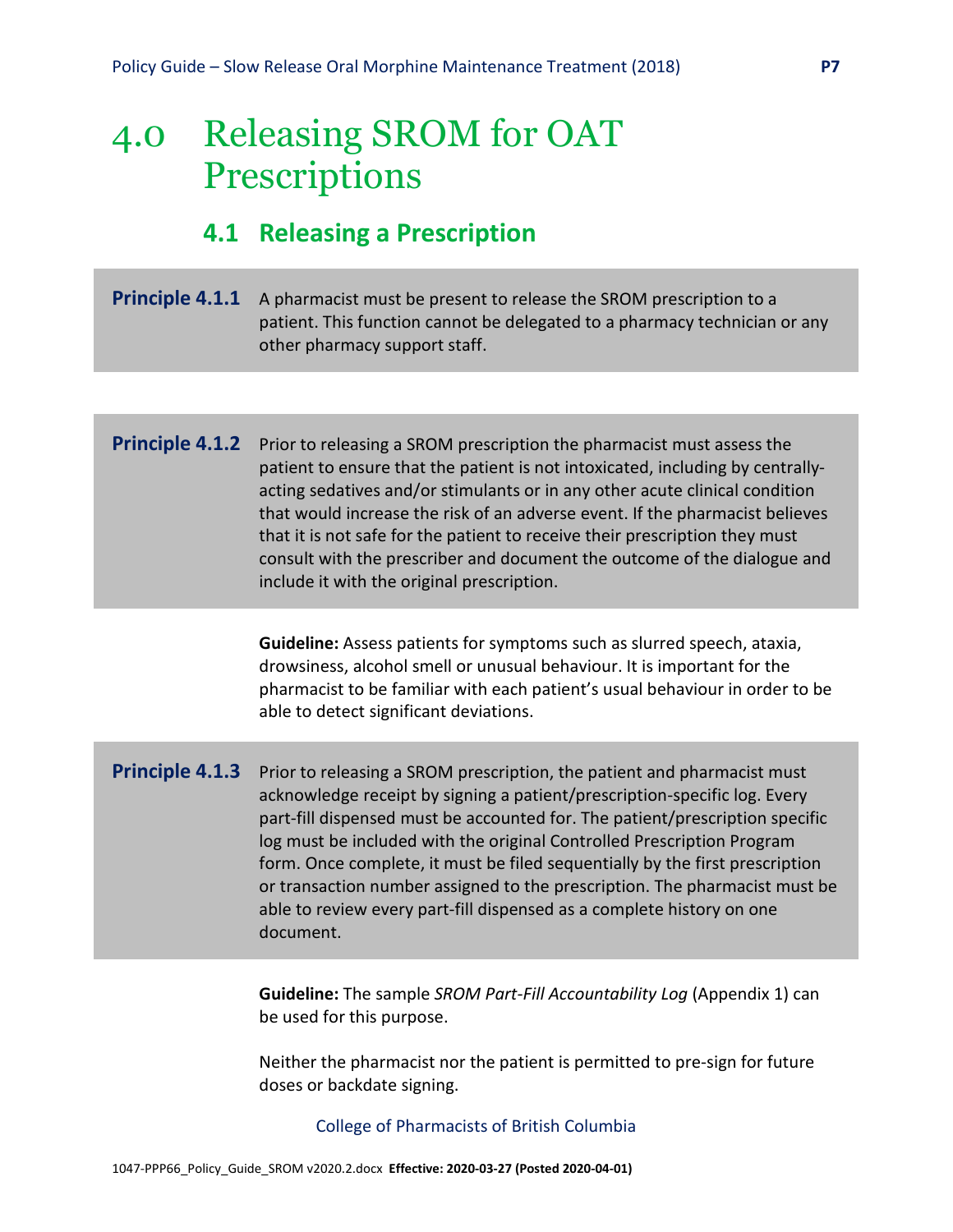#### **Principle 4.1.4** With respect to witnessed ingestion doses, the pharmacist must directly observe the patient ingesting the medication and be assured that the entire dose has been swallowed.

**Guideline:** SROM has a high risk of diversion, even when administered as witnessed doses (e.g., intact capsules can be 'cheeked' or 'palmed').

To reduce the risk of diversion, daily witnessed ingestion doses should be prepared by opening the capsule(s) and sprinkling the enclosed pellets for immediate ingestion. The patient should be instructed that pellets must not be chewed or crushed.

Pellets may be sprinkled into a 30 mL medicine cup or small cup followed by at least 30 mL of water to ensure that all pellets have been swallowed.

Immediately following observing the patient's ingestion of the medication, the pharmacist should ensure that the entire dose has been swallowed. This may include: engaging the patient in short conversation, asking the patient if there are pellets remaining in their teeth or gums, offering additional water for rinsing, or inspecting the inside of the patient's mouth.

**Important Safety Notice:** SROM pellets must be swallowed whole. Crushing, chewing, or dissolving slow-release oral morphine capsules or pellets can cause rapid release and absorption of a potentially fatal dose of morphine sulphate.

**Principle 4.1.5** If take home doses (carries) are prescribed, the first dose must be a witnessed ingestion. The subsequent take-home doses must be dispensed in child-resistant containers with an explicit warning label indicating that the amount of drug in the container could cause serious harm or toxicity if taken by someone other than the patient. If a pharmacist determines that due to a specific patient circumstance a non-child-resistant container will be used for take-home doses, it must be documented on the patient record.

> **Guideline**: The decision to authorize take-home doses can only be made by the prescriber. However, should a pharmacist believe that a patient is or is not ready to manage take-home doses they should discuss their recommendations or concerns with the prescriber.

> College of Pharmacists of British Columbia Note that the majority of prescriptions for SROM will be for daily witnessed ingestion (DWI). In exceptional cases, patients may be transitioned to take-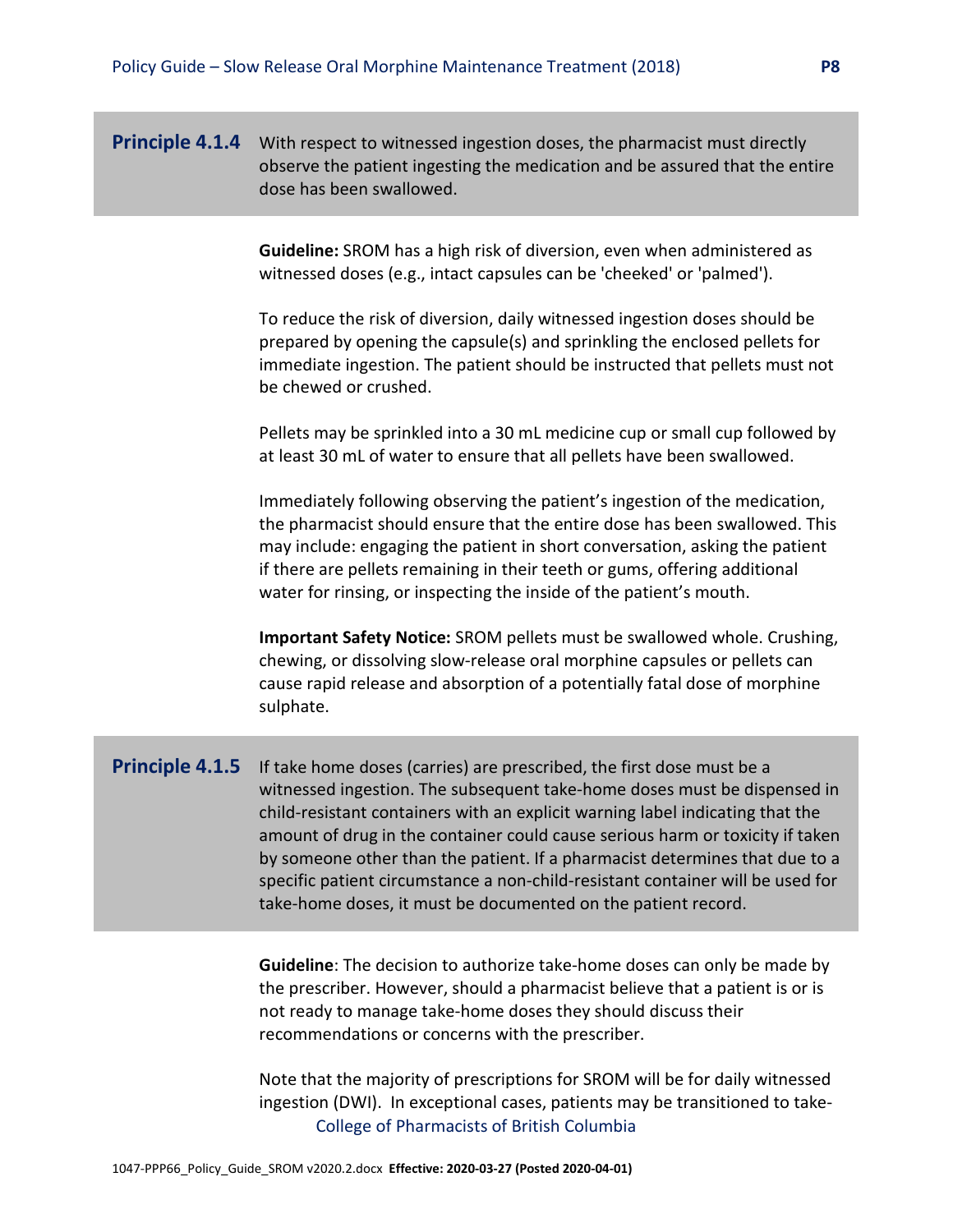home dosing schedules. If a patient's prescription indicates transition to a take-home dosing schedule for SROM, it is best practice to call and confirm with the prescriber.

Compliance packaging (e.g., blister packaging, pouch packs) may be ordered by the prescriber to discourage diversion and allow for better monitoring during medication call-backs. In these cases, the pharmacy still needs to ensure that the medications are provided in child-resistant packaging.

Patients should be reminded that SROM should be stored out of the reach of children, preferably in a locked cupboard or small lock box.

## 5.0 Responding to SROM Dosing Issues

## **5.1 Missed Doses**

**Principle 5.1.1** Any SROM prescription that has been processed and prepared but is not consumed or picked up by the patient on the prescribed day is considered cancelled and must be reversed on PharmaNet **before the end of the business day**.

> **Guideline:** It is imperative that the PharmaNet patient record reflects accurate and current information in terms of consumed and picked-up SROM doses as other healthcare practitioners rely on this information in making treatment decisions.

**Principle 5.1.2** If a patient misses a dose, they cannot receive the missed dose at a later date.

**Principle 5.1.3** The pharmacist must notify the prescriber of any missed doses before the next scheduled release of medication. The notification document must be retained and filed with the prescription consistent with filing retention requirements.

> **Guideline:** The *Pharmacist-Prescriber Communication* form (Appendix 2) can be used for this purpose.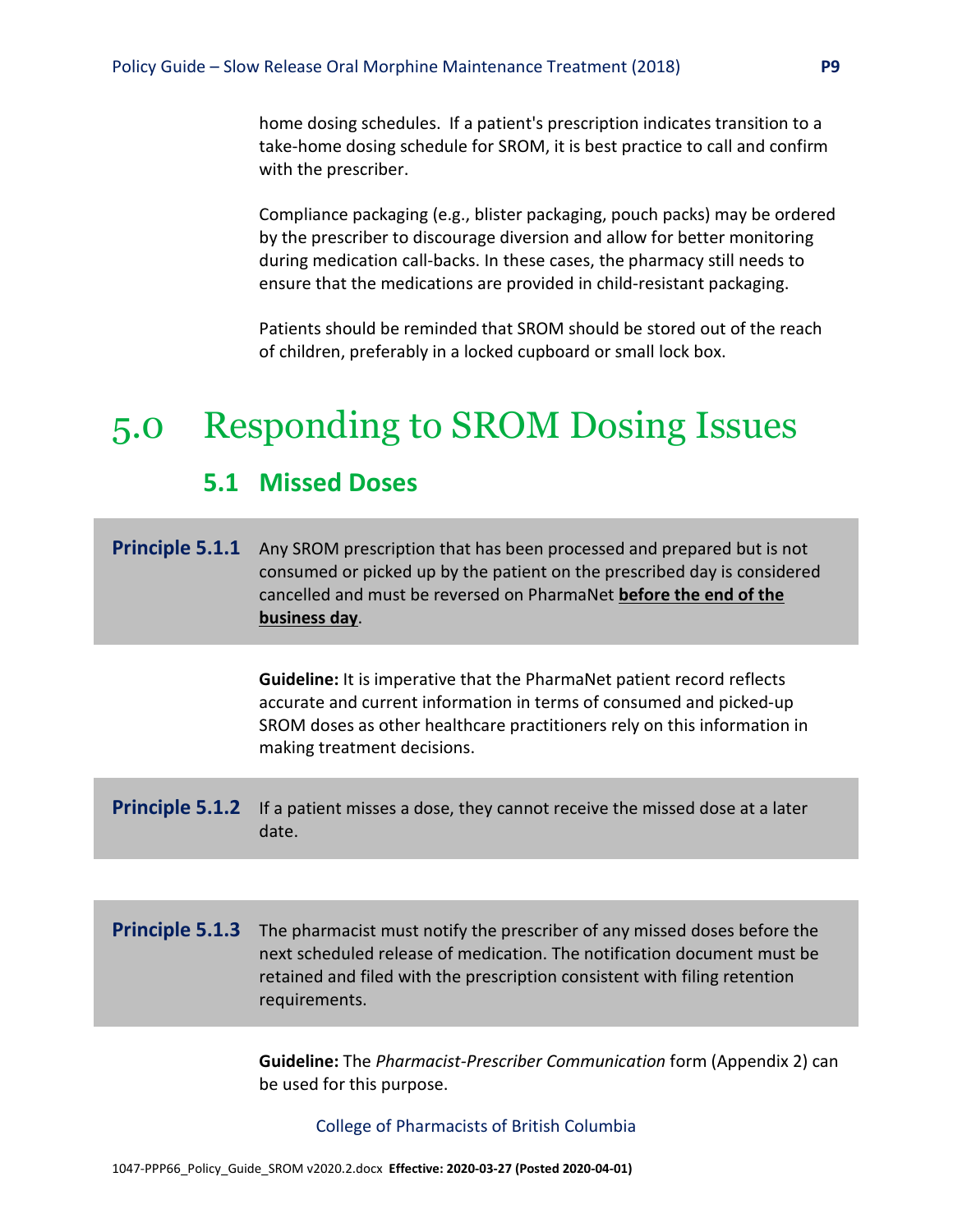**Principle 5.1.4** If a patient misses 2 or more consecutive doses, the prescription must be cancelled.

> **Guideline:** The pharmacist should advise the patient to see the prescriber for a new prescription, as dose adjustment and re-stabilization may be required.

For more information, refer to the BCCSU *A Guideline for the Clinical Management of Opioid Use Disorder* - Appendix 3: Induction and Dosing Guidelines for Slow Release Oral Morphine.

### **5.2 Partial Consumption of Doses**

**Principle 5.2.1** If a patient declines or is unable to consume their full dose, the pharmacist must respect the patient's choice. The unconsumed portion cannot be given as a take-home dose. The patient's partial consumption of a dose and their reason(s) for it must be documented and reported to the prescriber. All patient documentation including the patient-prescription specific log and PharmaNet record must accurately reflect the actual dose consumed by the patient.

> **Guideline:** The *Pharmacist-Prescriber Communication* form (Appendix 2) can be used for the documentation and communication.

> The *SROM Part-Fill Accountability Log* (Appendix 1) can be used for the Part-Fill Accountability Log.

### **5.3 Vomited Doses**

**Principle 5.3.1** If a patient reports that they vomited their dose, a replacement dose cannot be provided. The pharmacist must notify the prescriber and provide them with information about the incident (time the dose was taken, time of vomiting, and other relevant points). If the prescriber chooses to authorize a replacement dose, a new original Controlled Prescription Program form must be received by the pharmacy.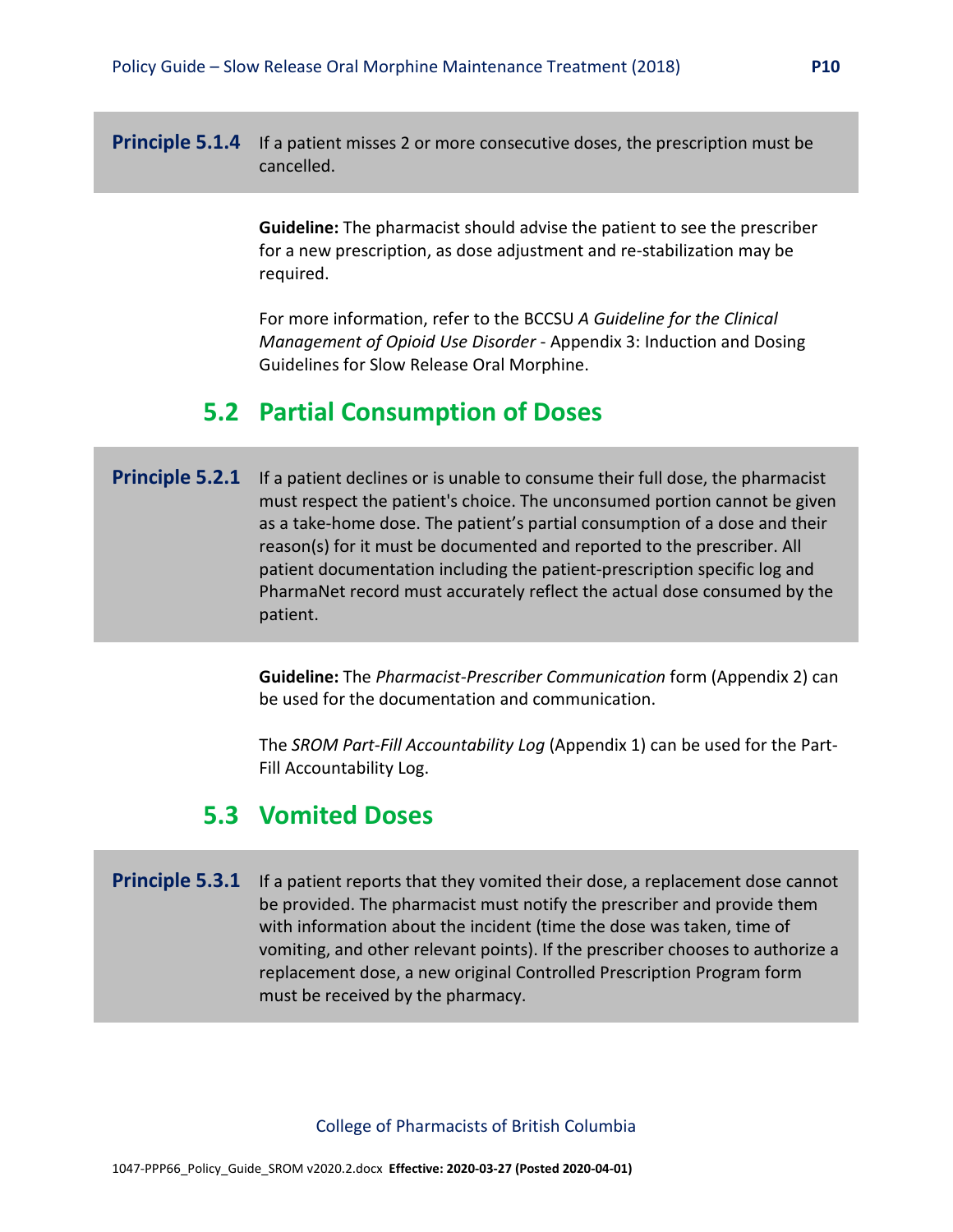### **5.4 Lost or Stolen Doses**

**Principle 5.4.1** If a patient reports that their take-home dose(s) have been lost, stolen or misplaced, a replacement dose(s) cannot be provided. The pharmacist must notify and consult with the prescriber. If the prescriber chooses to authorize a replacement dose, a new original Controlled Prescription Program form must be received by the pharmacy.

## **5.5 Tapering**

**Principle 5.5.1** If a patient has decided to initiate a self-tapering regimen by decreasing their daily dose consumption, the pharmacist must record the dose consumed on the patient/prescription specific log (refer to Principle 4.1.3), record the actual dose consumed on the patient's PharmaNet record and notify the prescriber.

> **Guideline:** The *Pharmacist-Prescriber Communication* form (Appendix 2) can be used for the purpose of notifying the prescriber.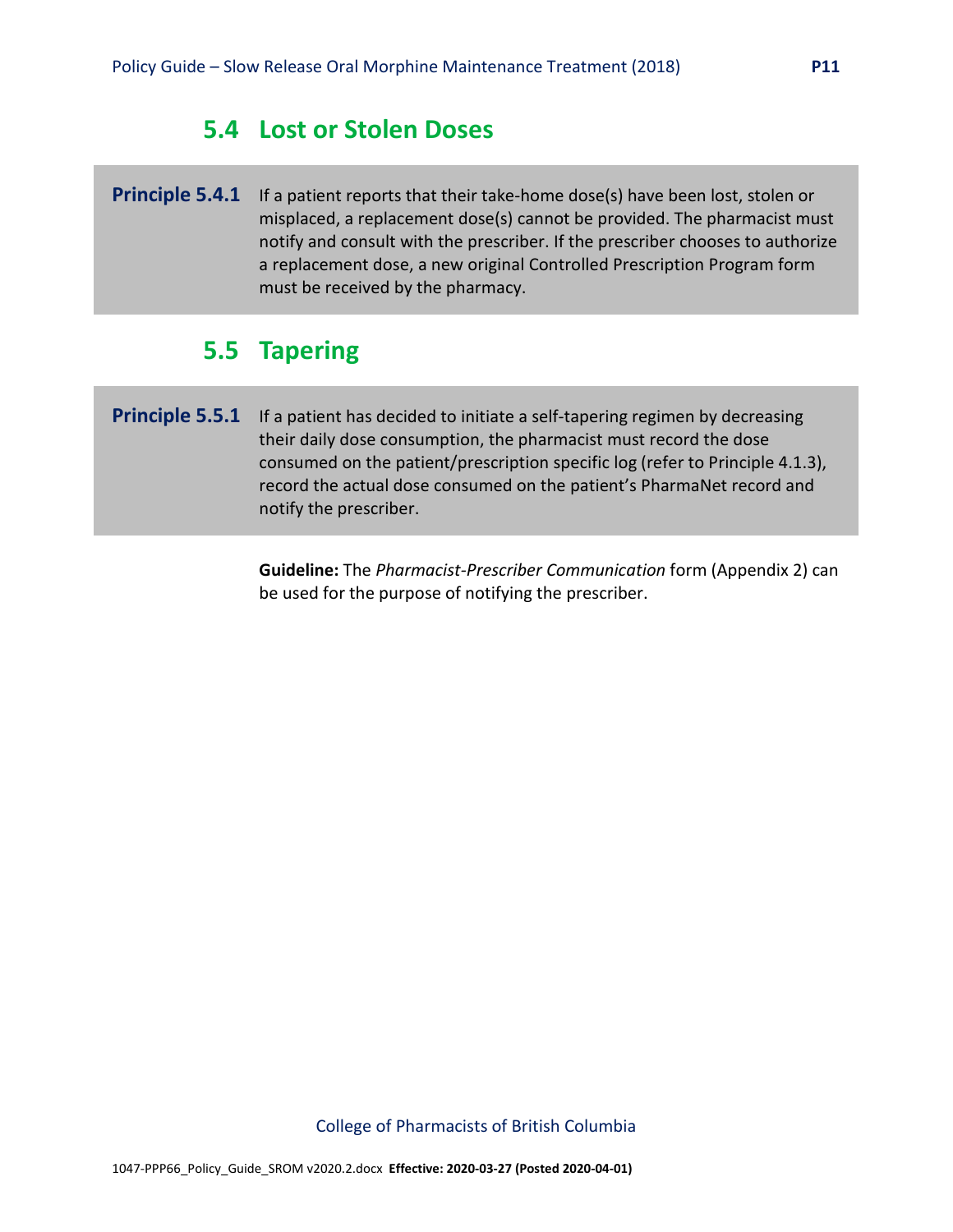# Appendix 1

## SROM Part-Fill Accountability Log

| Patient Name:         |                          |           |                  |       |                                             |      |                                 |                        |
|-----------------------|--------------------------|-----------|------------------|-------|---------------------------------------------|------|---------------------------------|------------------------|
| Prescription          |                          | Quantity  |                  |       | <b>Delivery Information (if applicable)</b> |      |                                 |                        |
| <b>Date Dispensed</b> | or Transaction<br>Number | Witnessed | <b>Take Home</b> | Total | <b>Address</b>                              | Time | Pharmacist's<br><b>Initials</b> | Patient's<br>signature |
|                       |                          |           |                  |       |                                             |      |                                 |                        |
|                       |                          |           |                  |       |                                             |      |                                 |                        |
|                       |                          |           |                  |       |                                             |      |                                 |                        |
|                       |                          |           |                  |       |                                             |      |                                 |                        |
|                       |                          |           |                  |       |                                             |      |                                 |                        |
|                       |                          |           |                  |       |                                             |      |                                 |                        |
|                       |                          |           |                  |       |                                             |      |                                 |                        |
|                       |                          |           |                  |       |                                             |      |                                 |                        |
|                       |                          |           |                  |       |                                             |      |                                 |                        |
|                       |                          |           |                  |       |                                             |      |                                 |                        |
|                       |                          |           |                  |       |                                             |      |                                 |                        |

#### Patient Name:

| Prescription          |                          | Quantity  |                  |       | Delivery Information (if applicable) |      |                                 |                        |
|-----------------------|--------------------------|-----------|------------------|-------|--------------------------------------|------|---------------------------------|------------------------|
| <b>Date Dispensed</b> | or Transaction<br>Number | Witnessed | <b>Take Home</b> | Total | <b>Address</b>                       | Time | Pharmacist's<br><b>Initials</b> | Patient's<br>signature |
|                       |                          |           |                  |       |                                      |      |                                 |                        |
|                       |                          |           |                  |       |                                      |      |                                 |                        |
|                       |                          |           |                  |       |                                      |      |                                 |                        |
|                       |                          |           |                  |       |                                      |      |                                 |                        |
|                       |                          |           |                  |       |                                      |      |                                 |                        |
|                       |                          |           |                  |       |                                      |      |                                 |                        |
|                       |                          |           |                  |       |                                      |      |                                 |                        |
|                       |                          |           |                  |       |                                      |      |                                 |                        |
|                       |                          |           |                  |       |                                      |      |                                 |                        |
|                       |                          |           |                  |       |                                      |      |                                 |                        |
|                       |                          |           |                  |       |                                      |      |                                 |                        |